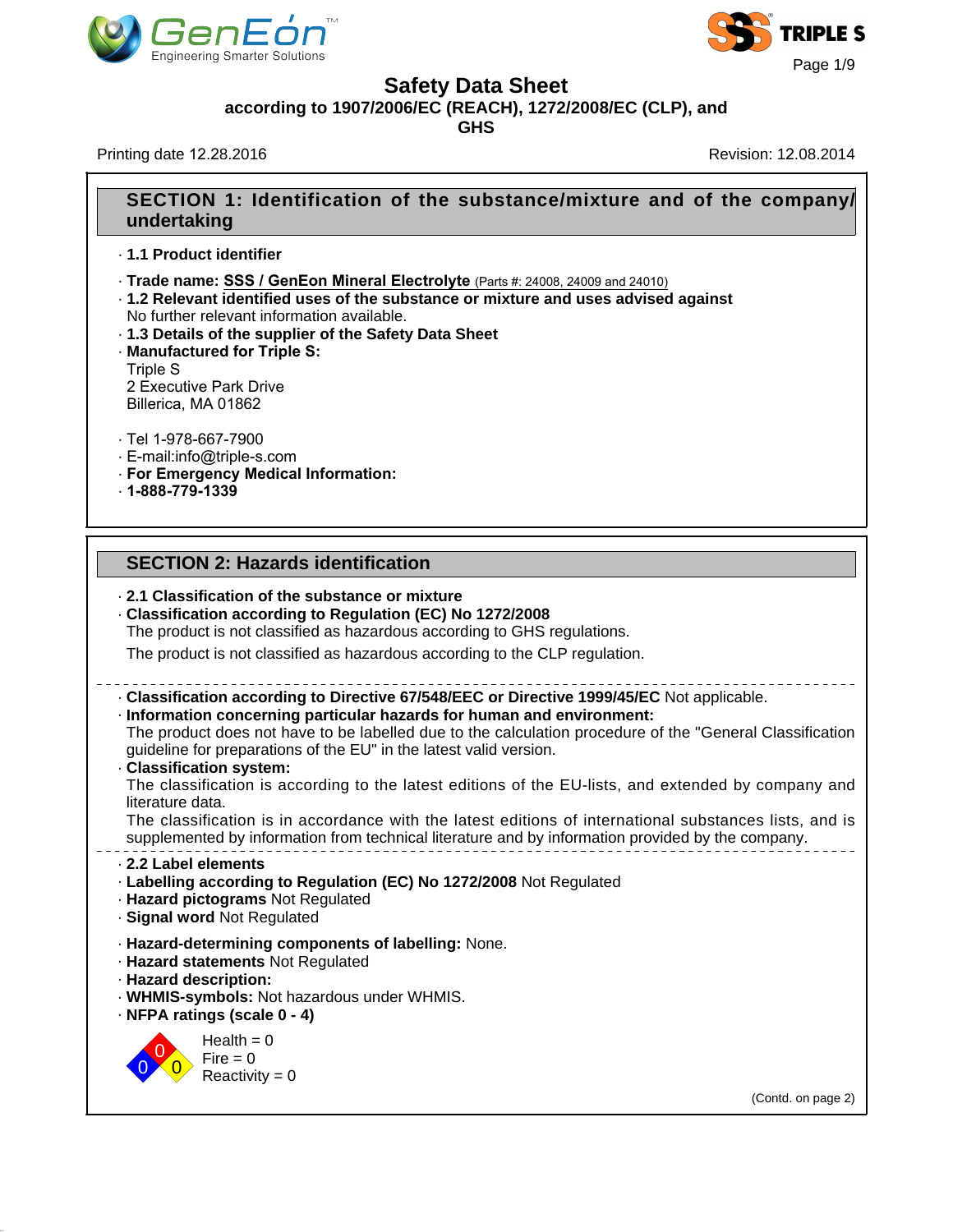Printing date 12.28.2016 **Printing date 12.28.2016** Revision: 12.08.2014

39.1.1

**Trade name: SSS / GenEon Mineral Electrolyte** (Parts #: 24008, 24009 and 24010)

(Contd. of page 1) · **HMIS-ratings (scale 0 - 4) HEALTH**  FIRE REACTIVITY<sup>O</sup> Reactivity = 0 <mark>]</mark> Health = 0 0 Fire = 0 · **HMIS Long Term Health Hazard Substances** None of the ingredients is listed. · **2.3 Other hazards** · **Results of PBT and vPvB assessment** · **PBT:** Not applicable. · **vPvB:** Not applicable. **SECTION 3: Composition/information on ingredients** · **3.2 Mixtures** · **Description:** Mixture of substances listed below with nonhazardous additions. · **Dangerous components:** None in reportable quantities. CAS: 64-19-7 EINECS: 200-580-7 Index number: 607-002-00-6 acetic acid acid acid **F** C R35 R10 **Elam.** Liq. 3, H226 Skin Corr. 1A, H314  $\leq 2,5%$ · **Additional information:** For the wording of the listed risk phrases refer to section 16. **SECTION 4: First aid measures** · **4.1 Description of first aid measures** · **General information:** No special measures required. · **After inhalation:** Supply fresh air; consult doctor in case of complaints. · **After skin contact:** Rinse with warm water. If skin irritation is experienced, consult a doctor. · **After eye contact:** Remove contact lenses if worn. Rinse opened eye for several minutes under running water. If symptoms persist, consult a doctor. · **After swallowing:** Rinse out mouth and then drink plenty of water. Do not induce vomiting; call for medical help immediately. · **4.2 Most important symptoms and effects, both acute and delayed** Gastric or intestinal disorders when ingested. Nausea in case of ingestion. Slight irritant effect on skin and mucous membranes. Slight irritant effect on eyes. (Contd. on page 3)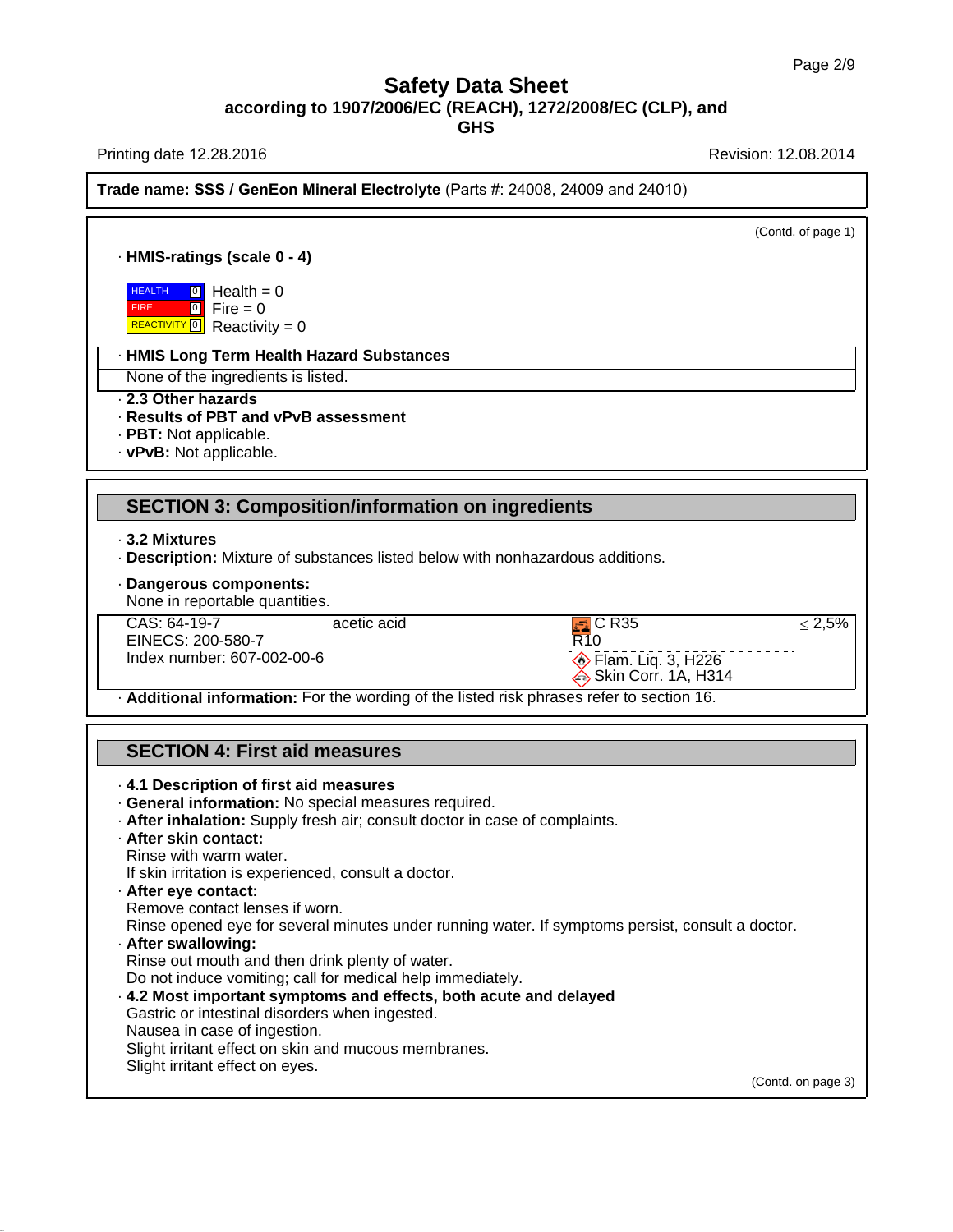**GHS**

Printing date 12.28.2016 **Revision: 12.08.2014** Revision: 12.08.2014

**Trade name: SSS / GenEon Mineral Electrolyte** (Parts #: 24008, 24009 and 24010)

(Contd. of page 2)

- · **Hazards** No further relevant information available.
- · **4.3 Indication of any immediate medical attention and special treatment needed** No further relevant information available.

## **SECTION 5: Firefighting measures**

- · **5.1 Extinguishing media**
- · **Suitable extinguishing agents:** The product is not flammable.

Use fire extinguishing methods suitable to surrounding conditions.

- · **For safety reasons unsuitable extinguishing agents:** None.
- · **5.2 Special hazards arising from the substance or mixture** No further relevant information available.
- · **5.3 Advice for firefighters**

### · **Protective equipment:**

Wear self-contained respiratory protective device.

Wear fully protective suit.

· **Additional information** No further relevant information available.

### **SECTION 6: Accidental release measures**

· **6.1 Personal precautions, protective equipment and emergency procedures** Ensure adequate ventilation

For large spills, wear protective clothing.

- · **6.2 Environmental precautions:** No special measures required.
- · **6.3 Methods and material for containment and cleaning up:**

Absorb with liquid-binding material (sand, diatomite, acid binders, universal binders, sawdust). Send for recovery or disposal in suitable receptacles.

Dispose contaminated material as waste according to item 13.

Clean the affected area carefully; suitable cleaners are:

Warm water

· **6.4 Reference to other sections**

See Section 7 for information on safe handling.

See Section 8 for information on personal protection equipment.

See Section 13 for disposal information.

# **SECTION 7: Handling and storage**

· **7.1 Precautions for safe handling** No special measures required.

· **Information about fire - and explosion protection:** No special measures required.

· **7.2 Conditions for safe storage, including any incompatibilities**

· **Storage:**

39.1.1

- · **Requirements to be met by storerooms and receptacles:** No special requirements.
- · **Information about storage in one common storage facility:** No special requirements.
- · **Further information about storage conditions:** None.

(Contd. on page 4)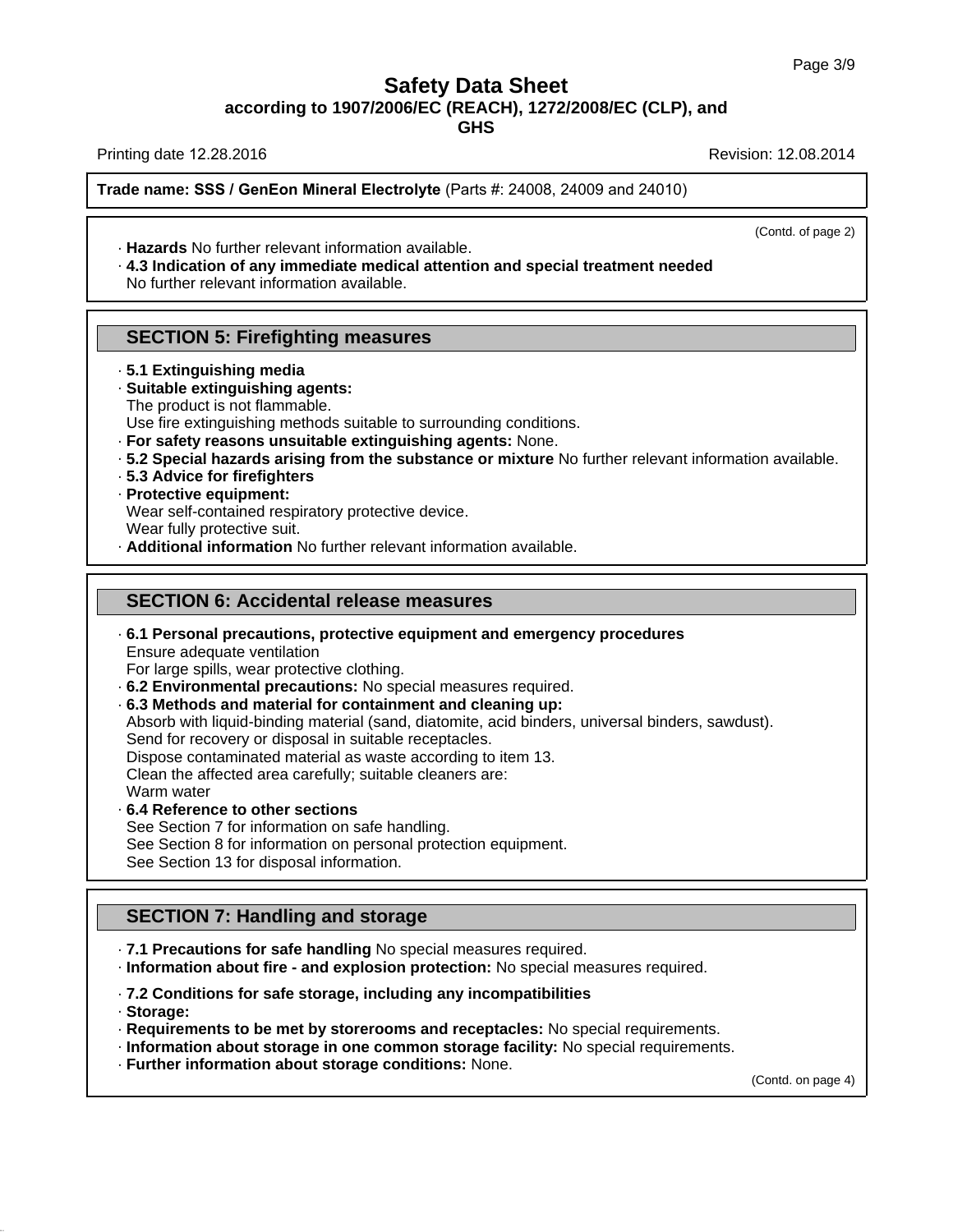**GHS**

Printing date 12.28.2016 **Revision: 12.08.2014** Revision: 12.08.2014

**Trade name: SSS / GenEon Mineral Electrolyte** (Parts #: 24008, 24009 and 24010)

· **7.3 Specific end use(s)** No further relevant information available.

### **SECTION 8: Exposure controls/personal protection**

· **Additional information about design of technical facilities:** No further data; see item 7.

· **8.1 Control parameters**

## · **Ingredients with limit values that require monitoring at the workplace:**

| 64-19-7 acetic acid |                                                                                                   |  |  |
|---------------------|---------------------------------------------------------------------------------------------------|--|--|
| <b>IOELV (EU)</b>   | Long-term value: 25 mg/m <sup>3</sup> , 10 ppm                                                    |  |  |
| PEL (USA)           | Long-term value: 25 mg/m <sup>3</sup> , 10 ppm                                                    |  |  |
| REL (USA)           | Short-term value: 37 mg/m <sup>3</sup> , 15 ppm<br>Long-term value: 25 mg/m <sup>3</sup> , 10 ppm |  |  |
| TLV (USA)           | Short-term value: 37 mg/m <sup>3</sup> , 15 ppm<br>Long-term value: 25 mg/m <sup>3</sup> , 10 ppm |  |  |
| EL (Canada)         | Short-term value: 15 ppm<br>Long-term value: 10 ppm                                               |  |  |
| EV (Canada)         | Short-term value: 37 mg/m <sup>3</sup> , 15 ppm<br>Long-term value: 25 mg/m <sup>3</sup> , 10 ppm |  |  |

- · **DNELs** No further relevant information available.
- · **PNECs** No further relevant information available.

· **Additional information:** The lists valid during the making were used as basis.

- · **8.2 Exposure controls**
- · **Personal protective equipment:**
- · **General protective and hygienic measures:**

The usual precautionary measures are to be adhered to when handling chemicals.

- Keep away from foodstuffs, beverages and feed.
- Avoid contact with the eyes.

Avoid close or long term contact with the skin.

- · **Respiratory protection:** Not required under normal conditions of use.
- · **Protection of hands:**



39.1.1

Protective gloves

The glove material has to be impermeable and resistant to the product/ the substance/ the preparation. Selection of the glove material on consideration of the penetration times, rates of diffusion and the degradation.

· **Material of gloves**

The selection of the suitable gloves does not only depend on the material, but also on further marks of quality and varies from manufacturer to manufacturer. As the product is a preparation of several substances, the resistance of the glove material can not be calculated in advance and has therefore to be checked prior to the application.

(Contd. on page 5)

(Contd. of page 3)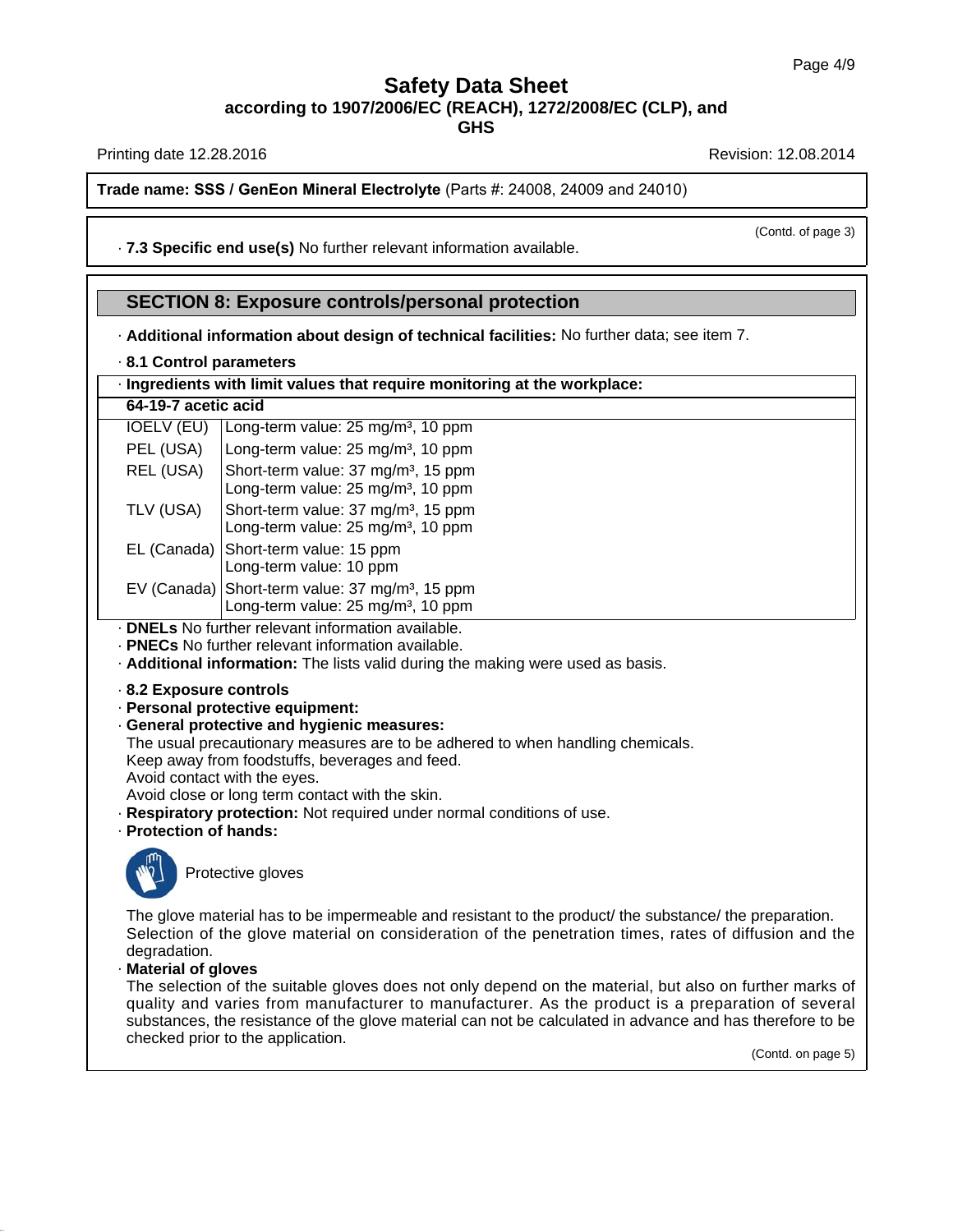**GHS**

Printing date 12.28.2016 **Revision: 12.08.2014** Revision: 12.08.2014

39.1.1

**Trade name: SSS / GenEon Mineral Electrolyte** (Parts #: 24008, 24009 and 24010)

(Contd. of page 4) · **Penetration time of glove material** The exact break through time has to be found out by the manufacturer of the protective gloves and has to be observed. · **Eye protection:** Safety glasses · **Body protection:** Not required under normal conditions of use. Protection may be required for spills. · **Limitation and supervision of exposure into the environment** No special requirements. · **Risk management measures** No special requirements. **SECTION 9: Physical and chemical properties** · **9.1 Information on basic physical and chemical properties** · **General Information** · **Appearance: Form:** Liquid **Colour:** Colourless · **Odour:** Slight. Vinegar-like. · Odour threshold: Not determined. · **pH-value at 20 °C:** 2,75 + 0,25 · **Change in condition Melting point/Melting range:** Melting Point Range: 18 ± 4 ° F / -8 ± 2 °C. (Estimated) **Boiling point/Boiling range:** Boiling Point Range: 226 ± 4 ° F / 108 ± 2 °C. (Estimated) · **Flash point:** Not applicable. · **Flammability (solid, gaseous):** Not applicable. · **Auto/Self-ignition temperature:** Not determined. · **Decomposition temperature:** Not determined. · **Self-igniting:** Product is not self-igniting. · **Danger of explosion:** Product does not present an explosion hazard. · **Explosion limits: Lower:** Not determined. Upper: Not determined. · Vapour pressure: Not determined. **• Density at 20 °C:** 1,185 g/cm<sup>3</sup> (Contd. on page 6)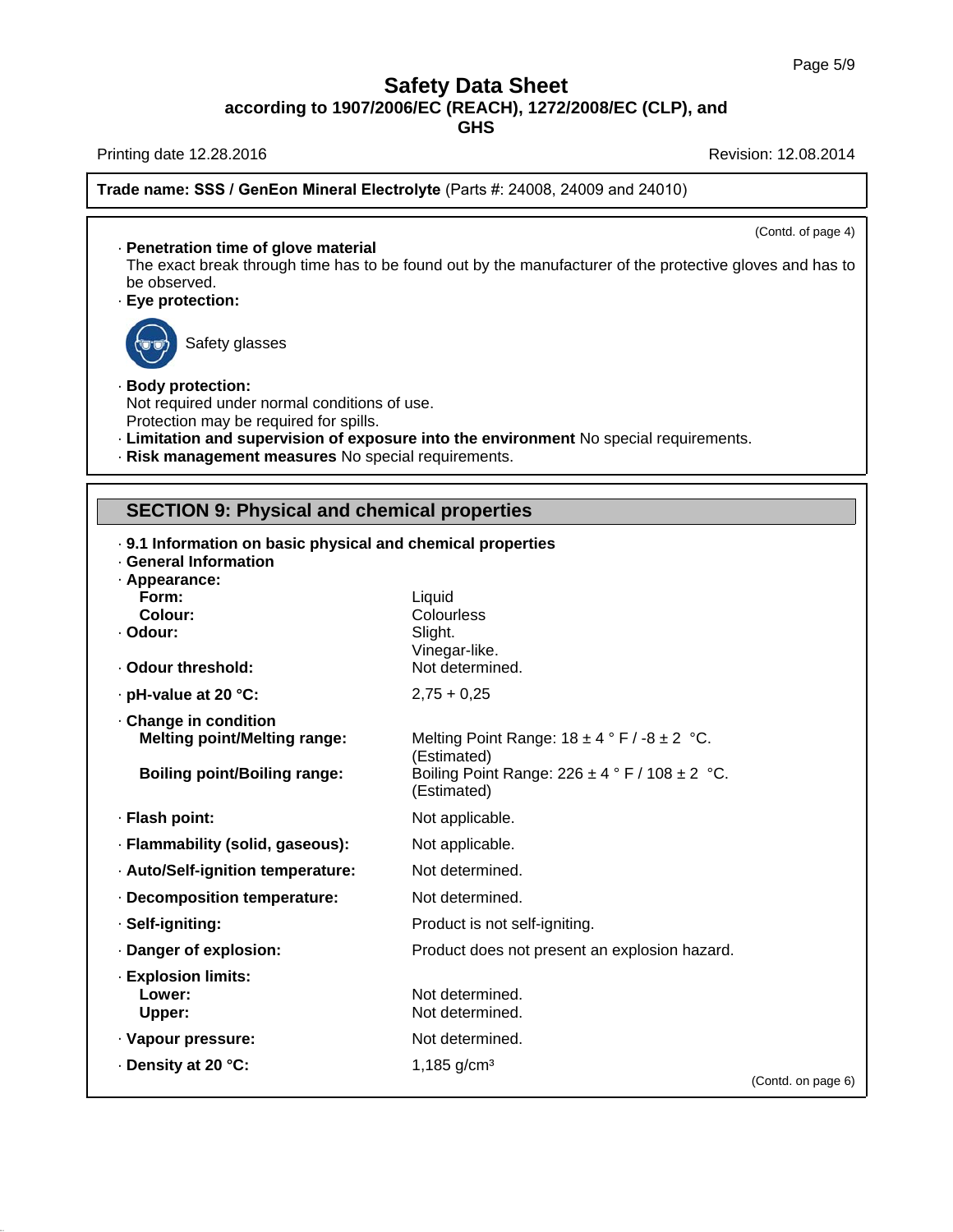Printing date 12.28.2016 **Revision: 12.08.2014** Revision: 12.08.2014

## **Trade name: SSS / GenEon Mineral Electrolyte** (Parts #: 24008, 24009 and 24010)

| · Relative density<br>· Vapour density<br>- Evaporation rate              | Not determined.<br>Not determined.<br>Not determined.              | (Contd. of page 5) |
|---------------------------------------------------------------------------|--------------------------------------------------------------------|--------------------|
| · Solubility in / Miscibility with<br>water:                              | Not miscible or difficult to mix.                                  |                    |
| - Partition coefficient (n-octanol/water): Not determined.                |                                                                    |                    |
| · Viscosity:<br>Dynamic:<br>Kinematic:                                    | Not determined.<br>Not determined.                                 |                    |
| · Solvent content:<br><b>Organic solvents:</b><br>. 9.2 Other information | < 1 % vol (Estimate)<br>No further relevant information available. |                    |
|                                                                           |                                                                    |                    |

### **SECTION 10: Stability and reactivity**

- · **10.1 Reactivity**
- · **10.2 Chemical stability**
- · **Thermal decomposition / conditions to be avoided:**
- No decomposition if used and stored according to specifications.
- · **10.3 Possibility of hazardous reactions** Reacts with strong alkali.
- · **10.4 Conditions to avoid** No further relevant information available.
- · **10.5 Incompatible materials:** No further relevant information available.
- · **10.6 Hazardous decomposition products:** Possible in traces.

## **SECTION 11: Toxicological information**

- · **11.1 Information on toxicological effects**
- · **Acute toxicity:**
- · **Primary irritant effect:**
- · **on the skin:** No irritant effect.
- · **on the eye:** Slight irritant effect on eyes.

· **Sensitization:** No sensitizing effects known.

· **Additional toxicological information:**

The product is not subject to classification according to the calculation method of the General EU Classification Guidelines for Preparations as issued in the latest version.

When used and handled according to specifications, the product does not have any harmful effects to our experience and the information provided to us.

## **SECTION 12: Ecological information**

· **12.1 Toxicity**

39.1.1

- · **Aquatic toxicity:** No further relevant information available.
- · **12.2 Persistence and degradability** No further relevant information available.

(Contd. on page 7)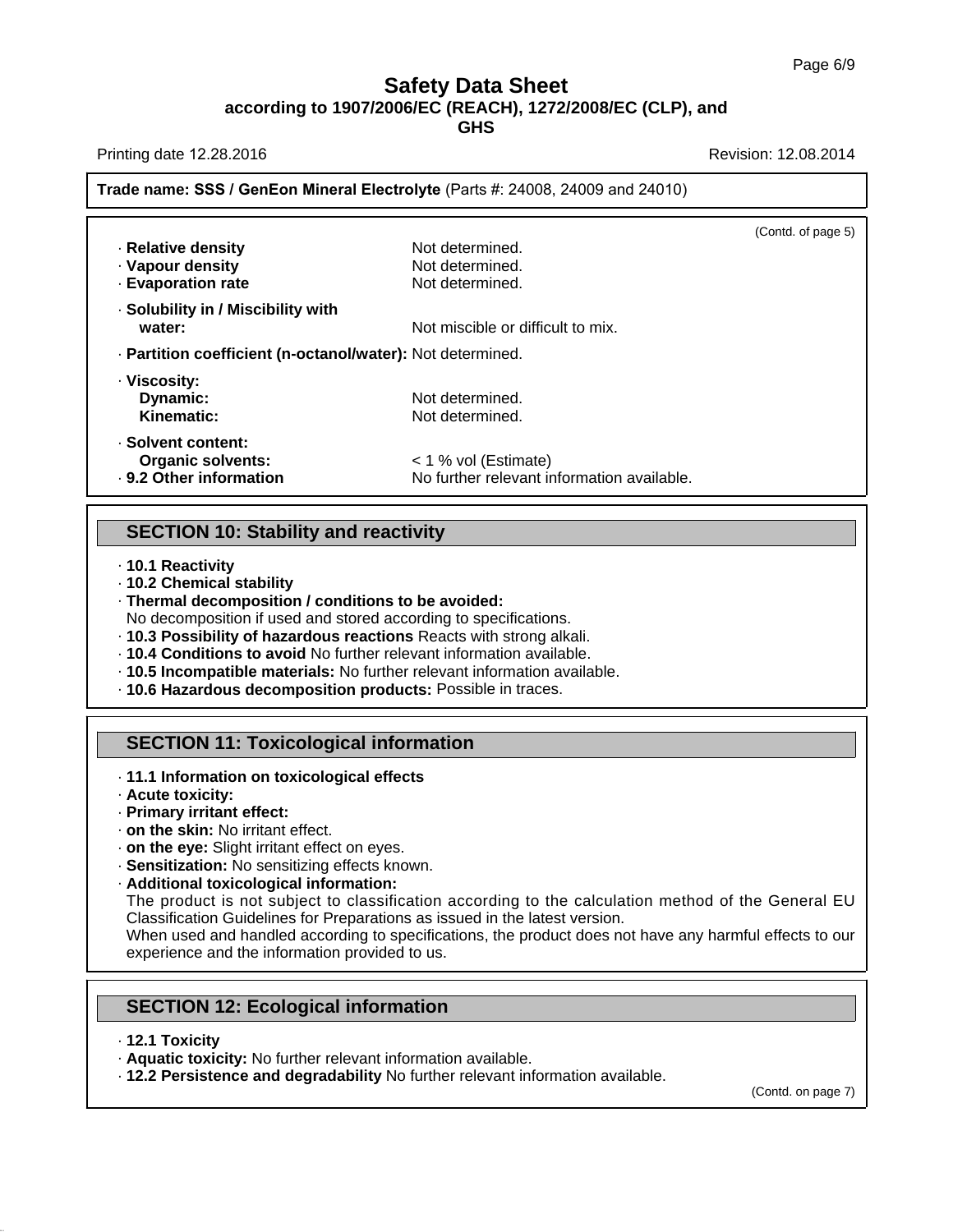**GHS**

Printing date 12.28.2016 **Printing date 12.08.2014** 

**Trade name: SSS / GenEon Mineral Electrolyte** (Parts #: 24008, 24009 and 24010)

(Contd. of page 6)

· **12.3 Bioaccumulative potential** No further relevant information available.

· **12.4 Mobility in soil** No further relevant information available.

#### · **Additional ecological information:**

· **General notes:**

Not known to be hazardous to water.

Do not allow undiluted product or large quantities of it to reach ground water, water course or sewage system.

#### · **12.5 Results of PBT and vPvB assessment**

- · **PBT:** Not applicable.
- · **vPvB:** Not applicable.

· **12.6 Other adverse effects** No further relevant information available.

# **SECTION 13: Disposal considerations**

#### · **13.1 Waste treatment methods**

· **Recommendation**

Smaller quantities can be disposed of with household waste.

The user of this material has the responsibility to dispose of unused material, residues and containers in compliance with all relevant local, state and federal laws and regulations regarding treatment, storage and disposal for hazardous and nonhazardous wastes. Residual materials should be treated as hazardous.

#### · **Uncleaned packaging:**

39.1.1

· **Recommendation:** Disposal must be made according to official regulations.

# **SECTION 14: Transport information**

| ⋅ 14.1 UN-Number<br>· DOT, ADR, ADN, IMDG, IATA<br>. 14.2 UN proper shipping name<br>· DOT, ADR, ADN, IMDG, IATA<br>. 14.3 Transport hazard class(es)                                                                                        | Not Regulated<br>Not Regulated                           |
|----------------------------------------------------------------------------------------------------------------------------------------------------------------------------------------------------------------------------------------------|----------------------------------------------------------|
| · DOT, ADR, ADN, IMDG, IATA<br>· Class<br>⋅ 14.4 Packing group<br>· DOT, ADR, IMDG, IATA<br>. 14.5 Environmental hazards:<br>· Marine pollutant:<br>. 14.6 Special precautions for user<br>. 14.7 Transport in bulk according to Annex II of | Not Regulated<br>Not Regulated<br>No.<br>Not applicable. |
| MARPOL73/78 and the IBC Code<br>. UN "Model Regulation":                                                                                                                                                                                     | Not applicable.                                          |

(Contd. on page 8)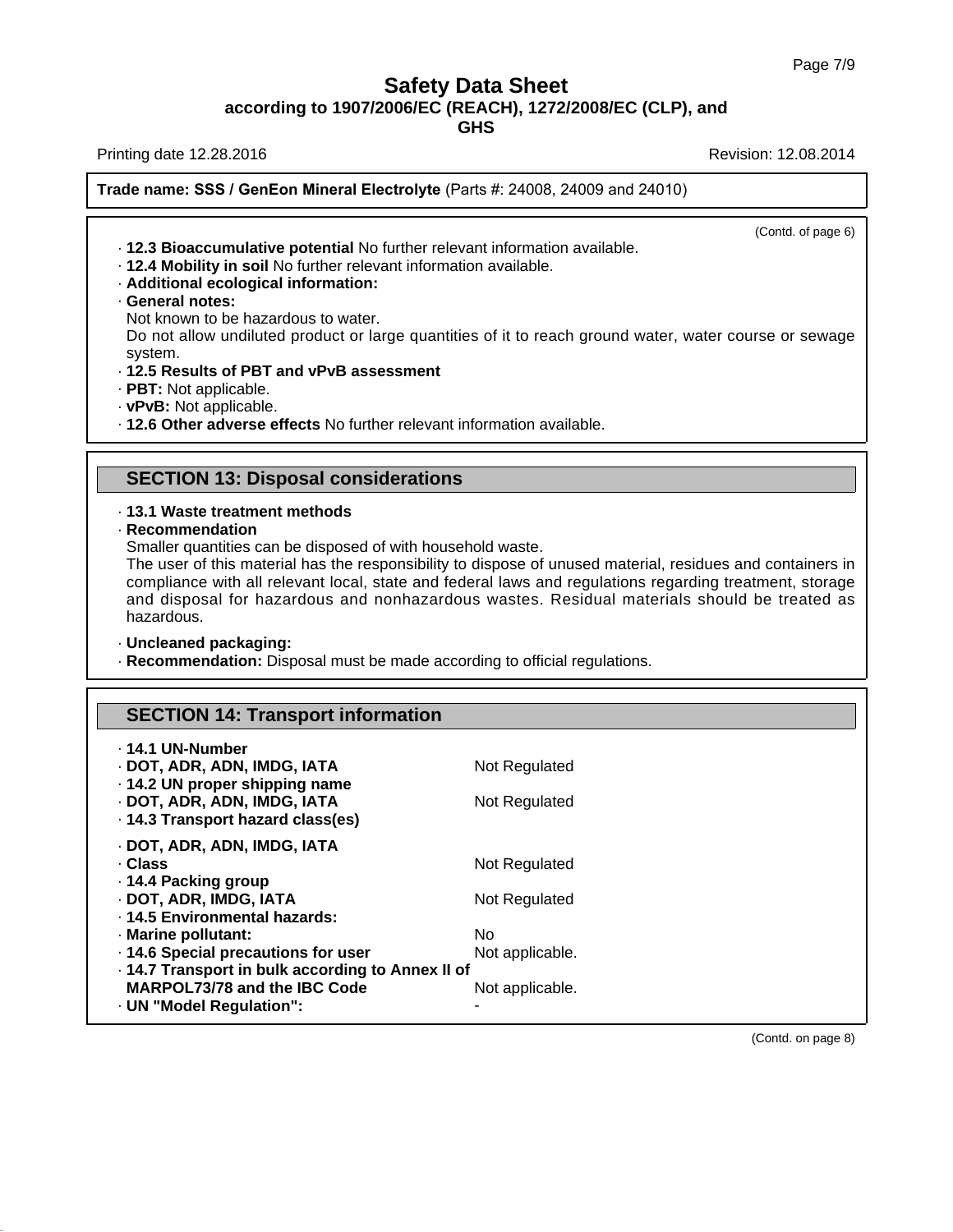Printing date 12.28.2016 **Revision: 12.08.2014** Revision: 12.08.2014

39.1.1

**Trade name: SSS / GenEon Mineral Electrolyte (**Parts #: 24008, 24009 and 24010)

(Contd. of page 7)

# **SECTION 15: Regulatory information** · **15.1 Safety, health and environmental regulations/legislation specific for the substance or mixture** · **United States (USA)** · **SARA** · **Section 355 (extremely hazardous substances):** None of the ingredients is listed. · **Section 313 (Specific toxic chemical listings):** None of the ingredients is listed. · **TSCA (Toxic Substances Control Act):** All ingredients are listed. · **Proposition 65 (California):** · **Chemicals known to cause cancer:** None of the ingredients is listed. · **Chemicals known to cause reproductive toxicity for females:** None of the ingredients are listed. · **Chemicals known to cause reproductive toxicity for males:** None of the ingredients is listed. · **Chemicals known to cause developmental toxicity:** None of the ingredients is listed. · **Carcinogenic Categories** · **EPA (Environmental Protection Agency)** None of the ingredients is listed. · **IARC (International Agency for Research on Cancer)** None of the ingredients is listed. · **TLV (Threshold Limit Value established by ACGIH)** None of the ingredients is listed. · **NIOSH-Ca (National Institute for Occupational Safety and Health)** None of the ingredients is listed. · **Canada** · **Canadian Domestic Substances List (DSL)** All ingredients are listed. · **Canadian Ingredient Disclosure list (limit 0.1%)** None of the ingredients is listed. · **Canadian Ingredient Disclosure list (limit 1%)** None of the ingredients is listed. · **Other regulations, limitations and prohibitive regulations** This product has been classified in accordance with hazard criteria of the Controlled Products Regulations and the SDS contains all the information required by the Controlled Products Regulations.

#### (Contd. on page 9)